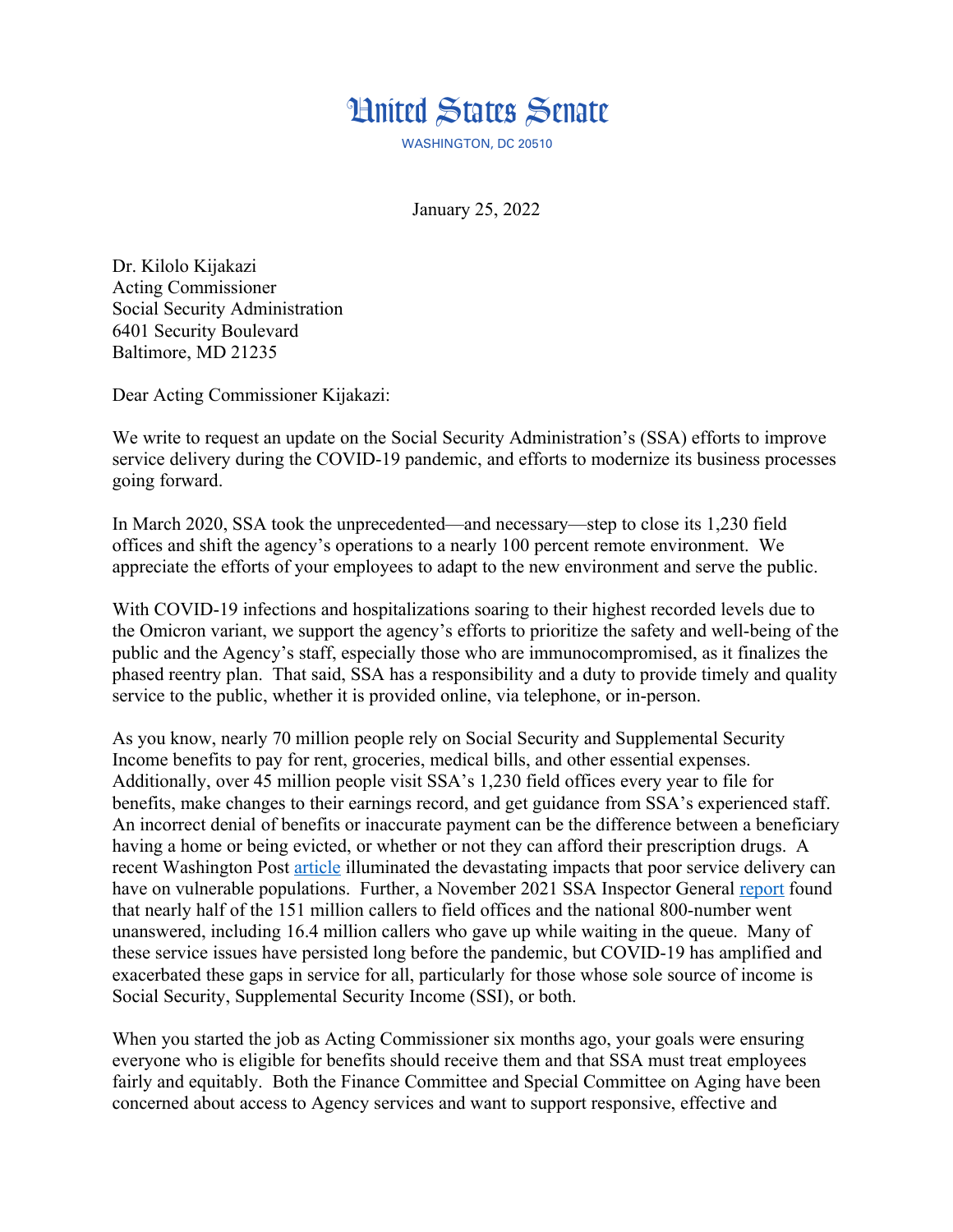accurate information about Agency programs. The April 2021 Finance Committee [hearing](https://www.finance.senate.gov/hearings/social-security-during-covid_how-the-pandemic-hampered-access-to-benefits-and-strategies-for-improving--service-delivery) highlighted many of the challenges our constituents encounter when interacting with Social Security, and discussed possibilities to rethink SSA's application process and other services. As Chairman Wyden noted at the outset of the hearing, "making smart improvements to Social Security based on the experience of COVID-19 can pay off big in the future." With that in mind, we request a response to the following questions about SSA's efforts to improve service delivery, no later than February 17, 2022:

## *Field Office Service Delivery*

- 1. How will you ensure people who need in-person assistance receive service? Is SSA tracking the number of requests for in-person appointments and what percentage of those requests have been granted; if so, what are the results and how do they vary across regions and field offices? What challenges does SSA face in providing face-to-face services and how will you overcome those challenges?
- 2. As noted in SSA's COVID-19 [Workplace Safety Plan,](https://www.ssa.gov/coronavirus/assets/materials/ssa-covid-19-workplace-safety-plan.pdf) field office access is restricted to the public by appointment only "for critical services that [SSA] cannot handle remotely." However, SSA's procedures for an individual to secure an in-person appointment appears to favor those who have reliable telephone or Internet access, leaving out at-risk groups. What is SSA doing to ensuring equitable access to in-person appointments?
- 3. The recent Washington Post article reported that one field office limited drop box hours to just one hour per day. Are such limited hours for drop boxes a common practice at field offices and, if so, what steps are being taken to increase available hours in those field offices? Further, individuals who need to drop off original documents at SSA have to call the field office to find out the office's drop box hours. Are there plans to publish field offices' drop box hours online or on its automated messaging system so individuals do not have to wait on hold to find out a relatively simple request, and SSA does not have to divert resources to respond to each call?
- 4. How is SSA reducing the need for hands-on review of documents (e.g., driver's licenses, immigration documents, birth certificates, and passports), such as adding features to *my Social Security* and data sharing with other state and federal agencies?

## *SSDI and SSI Benefits*

- 5. SSDI and SSI benefit applications dipped substantially during the pandemic. State Disability Determination Services received nearly [16 percent](https://oig.ssa.gov/assets/uploads/A-05-20-50999.pdf) fewer SSDI and SSI initial claims during the COVID-19 pandemic than the prior year. What new efforts are SSA using to increase outreach to eligible groups, including homeless individuals, seniors, children with disabilities, and adults with disabilities?
- 6. At the Finance Committee hearing, Members and witnesses noted the length and the complexity of the SSI application, stretching over 30 pages. At the request of Chairman Wyden, SSA submitted a plan to simplify the SSI application process and make it more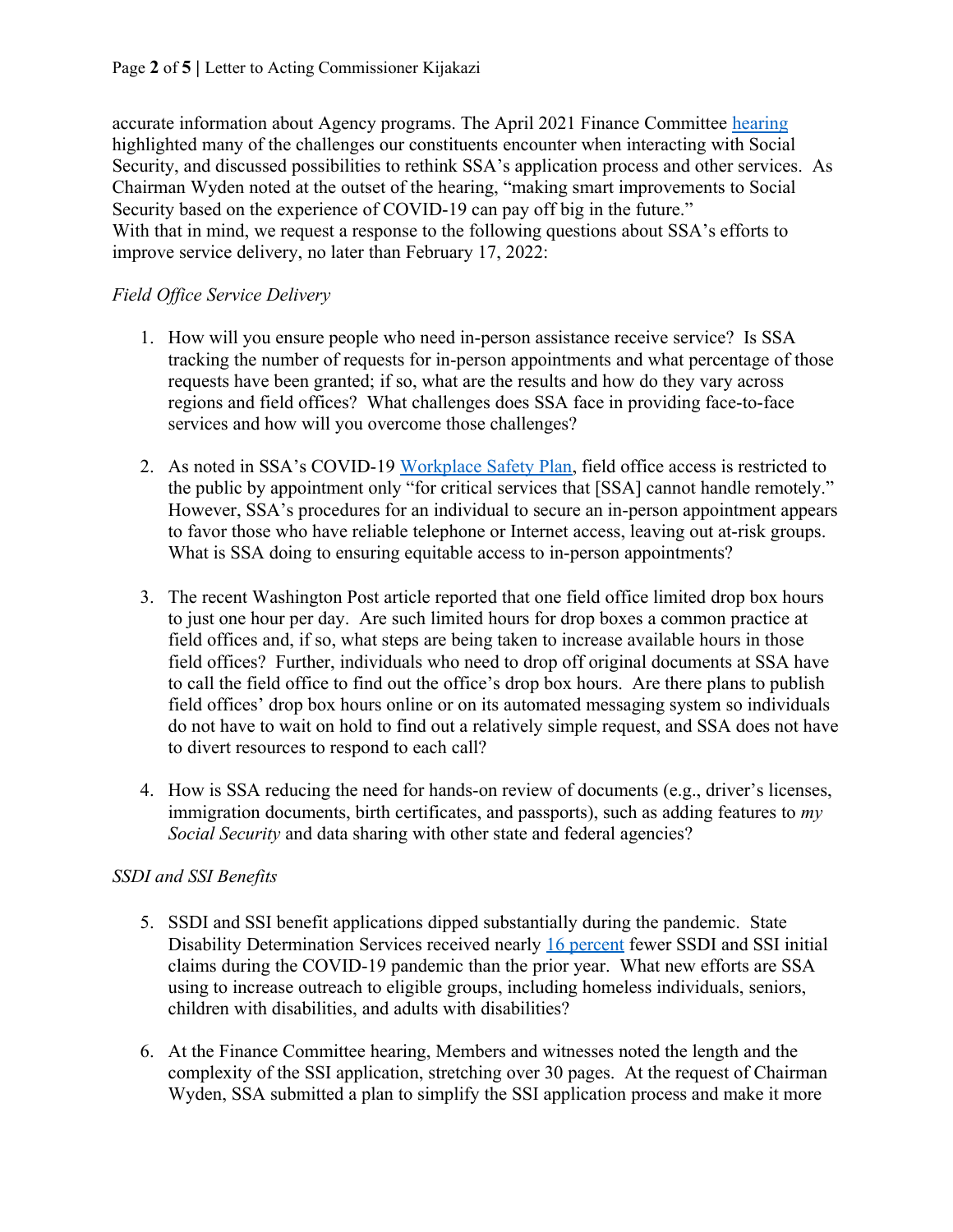accessible. Please provide an update on SSA's progress on simplifying the application and creating an online version of it (or an online option to express intent to file and protect the filing date).

- 7. We are deeply concerned about the large and growing backlog of cases at the initial and reconsideration levels pending at state agencies, and increased delays in applications and appeals being sent from field offices and Workload Support Units to state agencies. What are SSA's plans to ensure timely and accurate decisions are provided to disability claimants?
- 8. Is SSA tracking the time to effectuate disability decisions (from favorable decision until retroactive and continuing benefits are provided to claimants)? If so, what trends have you witnessed in recent years, what types of cases are the most challenging to effectuate, and what goals do you have for improving the effectuation process? If not, why, and does SSA have any plans to study this metric?

## *Improving Service Delivery Going Forward*

- 9. Advocacy groups, non-profit organizations, and claimant representatives are a valuable resource to communicate policy and process changes, as well as provide a "front line" perspective to help develop strategies to improve customer service. What is SSA doing to keep them apprised of policy or process changes? How is SSA leveraging their knowledge and expertise to improve service?
- 10. Under the previous Administration, SSA implemented Executive Orders to reduce the influence of employee unions and labor-management relations suffered. What steps have you taken to restore the relationship between the agency and the unions? What efforts have you made to work with the unions to return employees to the office?

We look forward to working with you to meet the needs of Social Security beneficiaries, SSI recipients, and all those who use SSA's services.

Sincerely,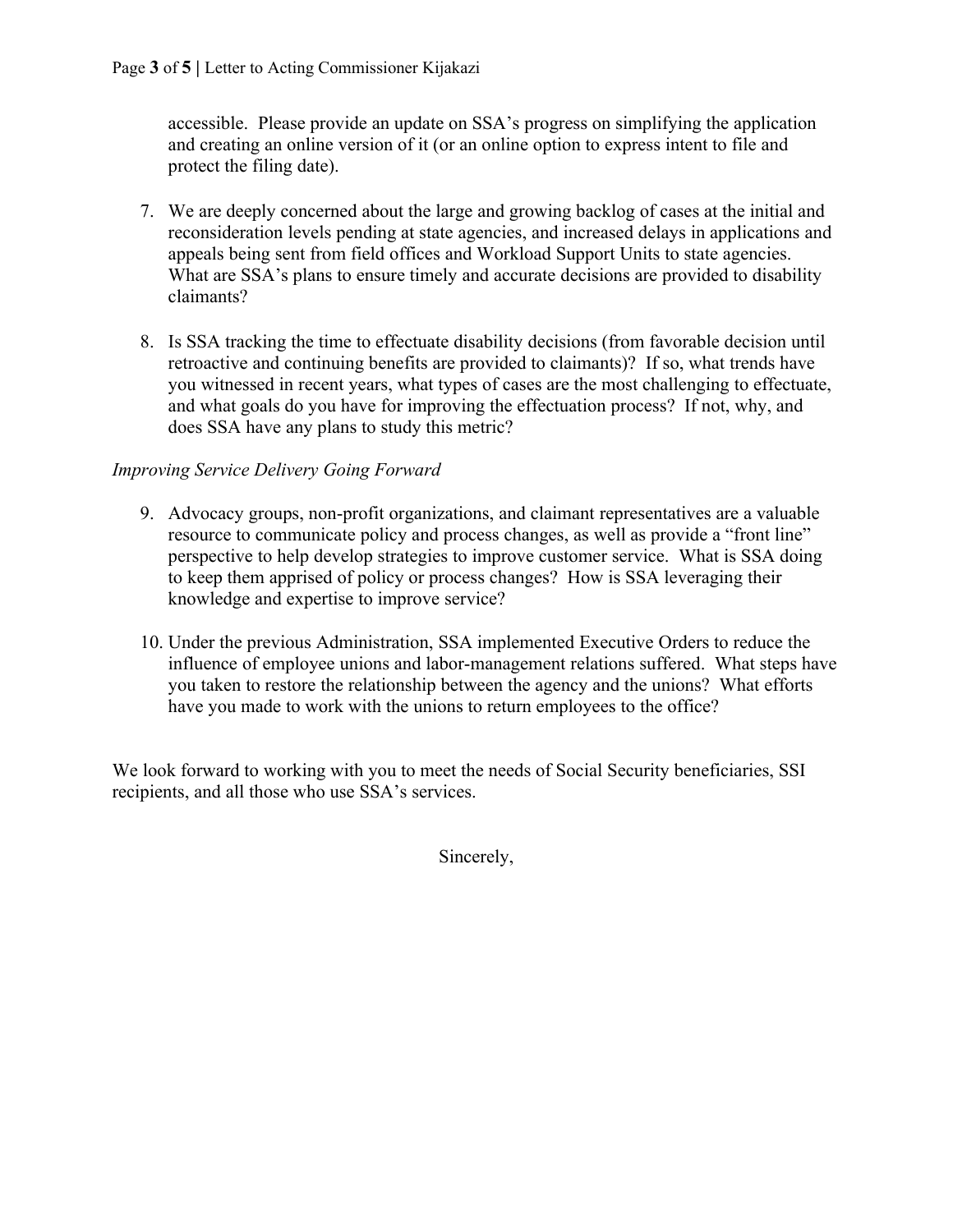Page **4** of **5 |** Letter to Acting Commissioner Kijakazi

Ron Wyden

Chairman, Committee on Finance

G Cover

Robert P. Casey, Jr. Chairman, Special Committee on Aging

Michael F. Bennet United States Senator

<u>Sherrod Brown</u>

United States Senator

Thomas R. Carper United States Senator

Kisten Gillibrand

Kirsten Gillibrand United States Senator

What Blumes / A

Richard Blumenthal United States Senator

Cardin  $\overline{S}$ 

Benjamin L. Cardin United States Senator

Catherine Cortez Masto United States Senator

Maggie Hassan

United States Senator